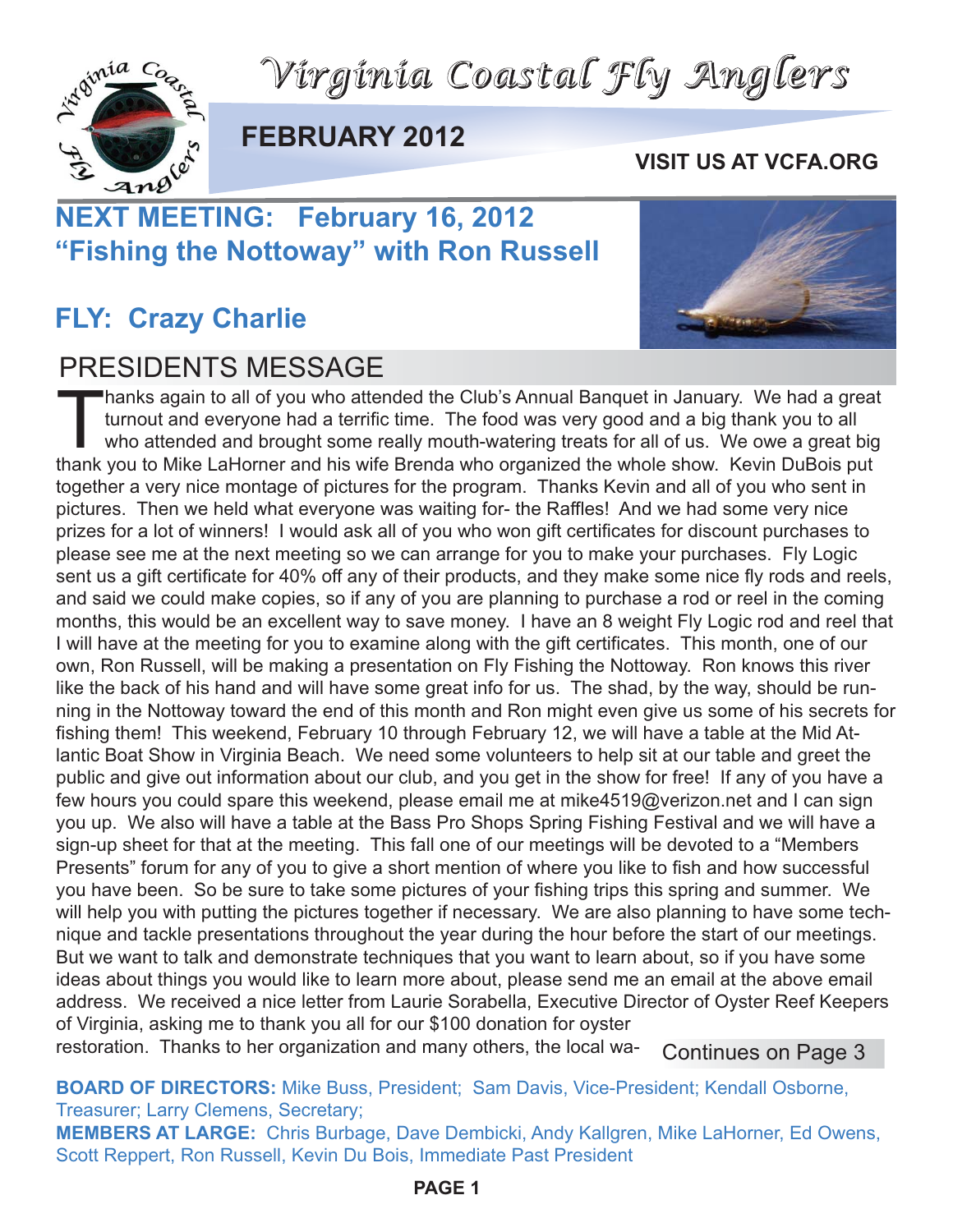| <b>MONTH</b>     | <b>SPEAKER/PROGRAM</b>                          | <b>FLY</b>            |
|------------------|-------------------------------------------------|-----------------------|
| <b>UANUARY</b>   | <b>IDINNER</b>                                  |                       |
| <b>FEBRUARY</b>  | FLY FISHING THE NOTTOWAY (RON RUSSELL)          | <b>ICRAZY CHARLIE</b> |
| <b>MARCH</b>     | FLY FISHING THE CHESAPEAKE BAY (CHRIS NEWSOME)  | <b>SAM'S SHRIMP</b>   |
| <b>APRIL</b>     | <b>CHRIS BURBAGE "MOUNTAIN TROUT"</b>           | <b>ADAMS DRY FLY</b>  |
| <b>MAY</b>       | CAPTAIN DUBER WINTERS  "SMALLMOUTH BASS"        | <b>TBA</b>            |
| <b>JUNE</b>      | <b>MARK SEDOTI</b>                              | <b>SEDOTI SLAMMER</b> |
| <b>JULY</b>      | İKEVIN DU BOIS "BAHAMAS FLY FISHING"            | <b>MERKIN CRAB</b>    |
| <b>AUGUST</b>    | <b>CLUB PICNIC</b>                              | <b>NO FLY</b>         |
| <b>SEPTEMBER</b> | "MEMBERS PRESENT" AN OPEN FORUM                 | <b>EPOXY MINNOW</b>   |
| <b>OCTOBER</b>   | MIKE BUSS "HARKERS INSHORE"                     | WHITEBAIT MUSHY       |
| <b>NOVEMBER</b>  | <b>MINI CLINIC</b>                              | <b>HALF AND HALF</b>  |
| <b>DECEMBER</b>  |                                                 | YAK HAIR STREAMER     |
|                  | ALL PROGRAMS AND SPEAKERS ARE SUBJECT TO CHANGE |                       |

*Virginia Coastal Fly Anglers* **MEMBERSHIP RENEWAL**

**Date: \_\_\_\_\_\_\_\_\_\_\_\_\_\_**(dd/mm/yyyy)

Membership is **\$30.00** annually and includes all family members. Please complete this form with a check made payable to VCFA. You can bring the completed form and check to the next meeting, or mail it to or club treasurer at VCFA, P.O. Box 2866, Virginia Beach, VA 23450- 2866

NAME/S:

| <b>ADDRESS</b> | <u> 1980 - Johann Barbara, martxa alemaniar amerikan a</u> |                                                                                                                                                                                                                               |         |
|----------------|------------------------------------------------------------|-------------------------------------------------------------------------------------------------------------------------------------------------------------------------------------------------------------------------------|---------|
| City           | <u> 1978 - Johann Barbara, martin a</u>                    | $STATE$ $Zip$                                                                                                                                                                                                                 |         |
| Phone          |                                                            | Email Property of the Community of the Community of the Community of the Community of the Community of the Community of the Community of the Community of the Community of the Community of the Community of the Community of |         |
|                | <b>Please Circle:</b>                                      | <b>New Member</b>                                                                                                                                                                                                             | Renewal |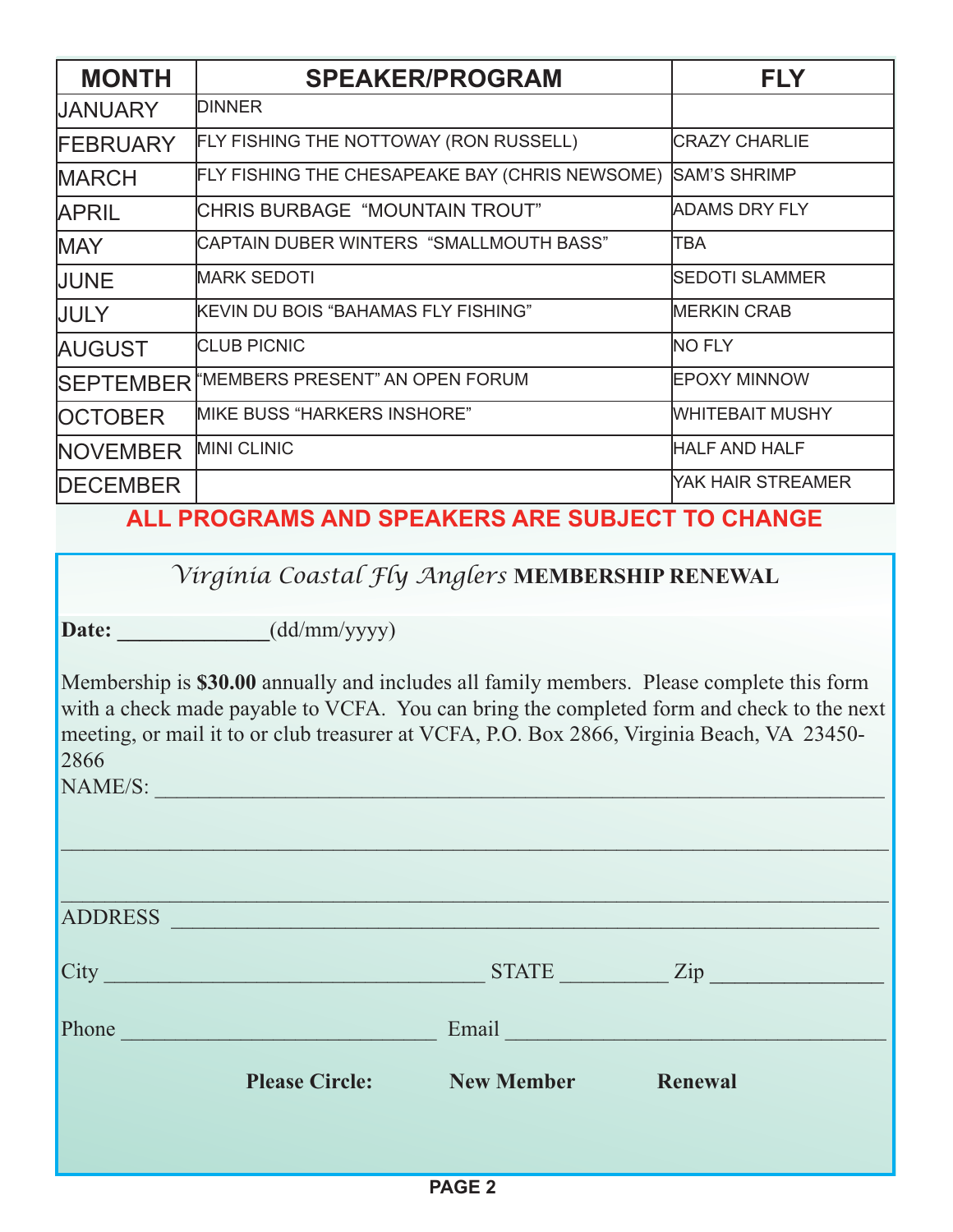PRESIDENTS MESSAGE (Continued from page 1)

ters are becoming cleaner and cleaner. I would also like to remind everyone who hasn't already renewed that it is dues paying time again and the cost is still the same, \$30 per year and you can save a postage stamp and pay at any meeting. Larry and I attended the Fly Fishing Show in Somerset and while there heard that big stripers were still being caught off the South Jersey shore and that might mean we could have another wave of large stripers heading our way in the next few weeks. Big stripers have been caught all over the lower Bay and the nice weather has helped to keep them in our area. It might be worth a trip and be sure to take some pictures and post a report on our FaceBook page. Remember that it is catch and release only in the Bay and you have to stay inside the three mile limit off the Ocean Front. When you get out, just look for birds diving into the water and of course if you see a large grouping of boats, they are probably on to something! One last note, I would encourage all of you to release the big ladies you catch, the smaller fish are better eating and it gives the bigger fish, who carry many more eggs than the smaller fish, a chance to spawn this spring. I hope to see you all on February 15. Until then, thanks and tight lines to all!

Mike Buss



## **Mid Atlantic Boat Show** Feburary 10 - 12

Yes, the boat show is this weekend and we still need help manning the VCFA table. If you have a few free hours, please contact Mike Buss immediately to volunteer. Mikes Email: mike4519@verizon.net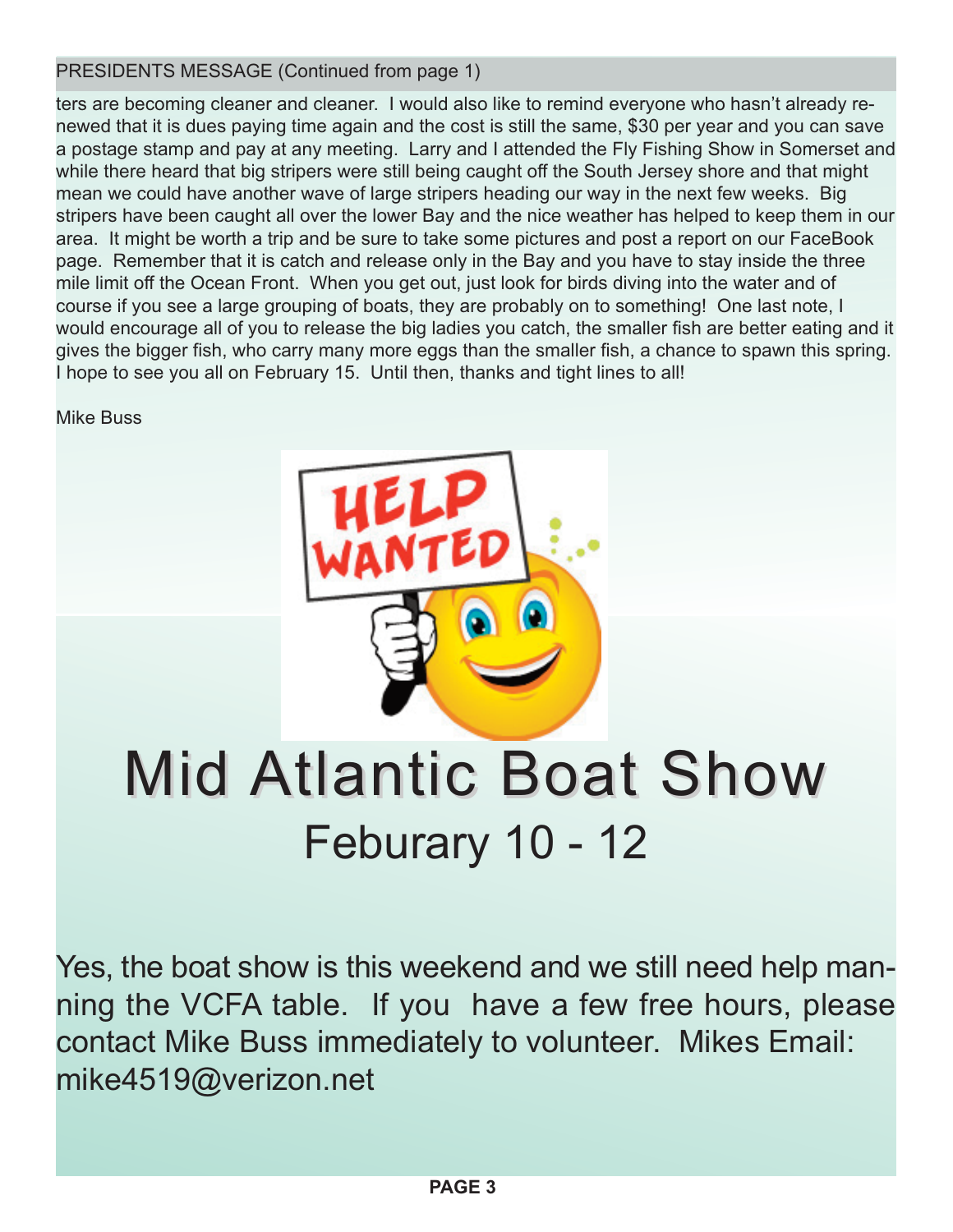### **FISHING REPORTS**

It's that time of year! A lot of folks dream of the winter striper run and the opportunity to get out and catch the "BIG ONE". This year, the weather has been very mild

and when the wind is not blowing the temperatures are mild (a very different scenario from what the national weather bureau forecast in the spring). There have been some large fish caught, but the fleet of boats is enormous. We have drifted in the lane of over 500 boats trolling around us on the nicer days. So far, we have seen fish caught in the 50 pound class, have seen a whale jump completely out of the water. A whale laying on it's side pounding its 5 fool high flipper on the water as if it were waving goodbye. We have caught dogfish, trout, and Menhaden that were 15" long. Smaller

stripers for us, but no lunkers yet. As we conclude the first week of February the fishing has been tough, but the weather has been nice enough to let us get out and try for a change. Nice after the past few years. Still have not found the "big one", but I will keep at it!



**Sam Davis with a Dogfish, caught while looking for Stipers off Cape Henry on January 8**



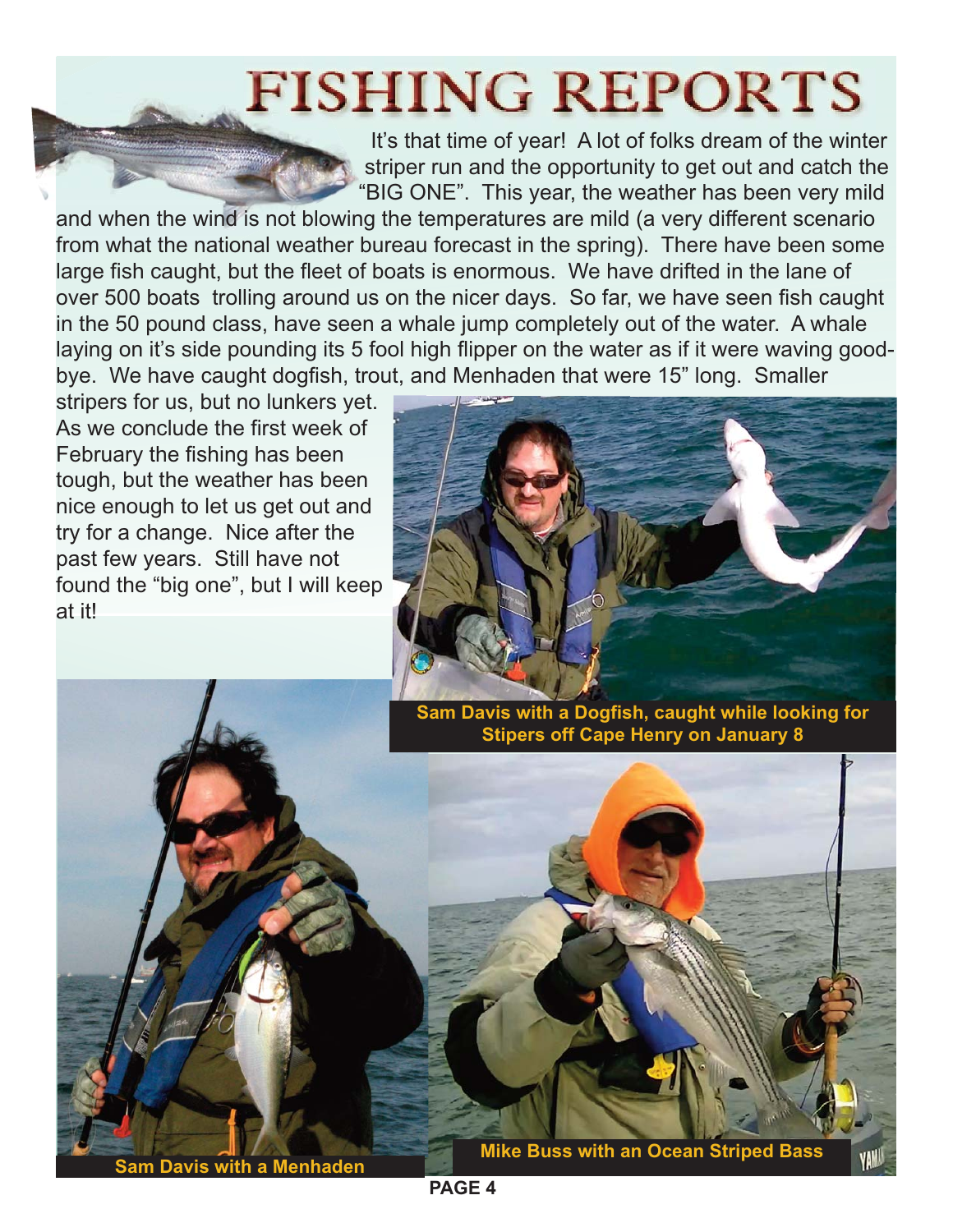# **ANNUAL BANOUET**

This years banquet offered a very enjoyable time for everyone. We had 40 members attending with lots of food and over 20 raffle prizes. Mike LaHorner did a great job in organizing the event and coordinating the food. Mike Buss kept the evening moving along smoothly. Kevin Du Bois put together an excellent slide show of members fishing excursions over the year. They included shots from places near and far including Carl Allen's trip to Alaska and the Kallgrens (three year) trip to Scotland. Mike LaHorner was the recipient of the Presidents Award for his service to the VCFA. Many of our members contributed to the raffles by bringing items they created. Most notably was a quilted pillow that will be custom made by Amanda Davis and three gift baskets put together by Pat **Hartline** 

The drawing of raffles was full of laughs with Brenda LaHorner being the top winner with five to six winning tickets. There was a rock anchor that everyone kept "paying forward" until it was finally won by a member that was not present. It was truly a team effort and it was a lot of hard work that made the evening successful. I hope everyone can make it to next years banquet and join us for a good time.



**PAGE 5**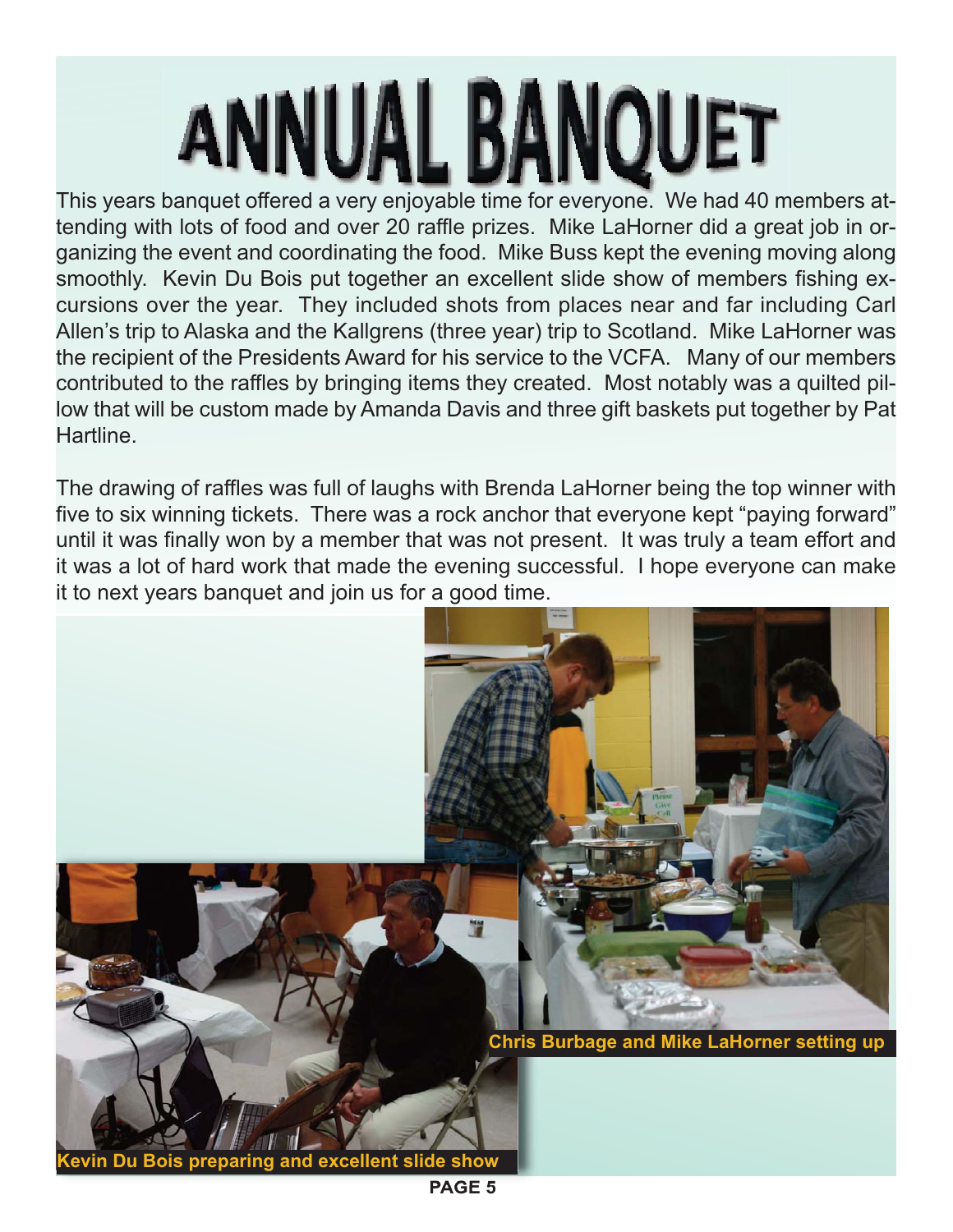

**Mike Buss offers the Presidents award to Mike LaHorner for his service to the VCFA throughout the year.**



**Pat Hartline setting up raffles Raffle galore, this is one contributed by Pat Hartline** 

**PAGE 6**